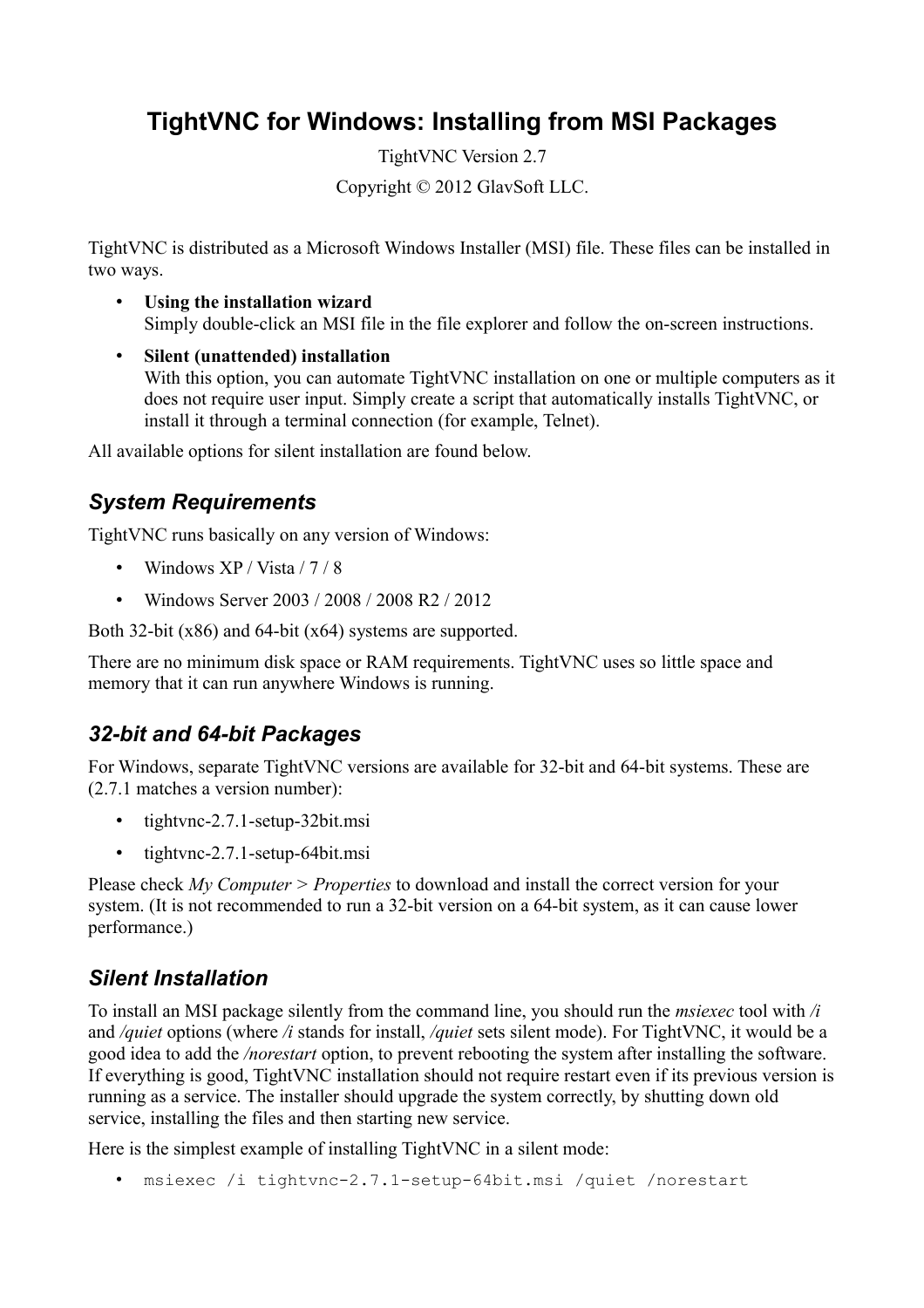This command should install TightVNC with default settings. However, MSI allows you to customize installation via so called MSI properties. The general syntax is the following:

• msiexec /i tightvnc-2.7.1-setup-64bit.msi /quiet /norestart *PROPERTY1*=*value1 PROPERTY2*=*value2 PROPERTY3*=*value3*

There is a number of standard properties which are supported by every package (e.g. ADDLOCAL for selecting components to be installed). Also, each package can add its own MSI properties to perform some package-dependent customization. In next sections, all TightVNC-specific MSI properties will be documented.

## *Components to Install*

If you would like to install a specific component of TightVNC, use the standard MSI property named ADDLOCAL. The following three commands install only the server part, only the client part and both parts, correspondingly:

- msiexec /i tightvnc-2.7.1-setup-64bit.msi /quiet /norestart ADDLOCAL=Server
- msiexec /i tightvnc-2.7.1-setup-64bit.msi /quiet /norestart ADDLOCAL=Viewer
- msiexec /i tightvnc-2.7.1-setup-64bit.msi /quiet /norestart ADDLOCAL="Server,Viewer"

## *Properties, Part 1: Installation Options*

All available installation options listed below work only in the silent mode (with **/**quiet option).

Properties which are related to the TightVNC Viewer installation configuration begin with VIEWER\_ prefix, and server installation properties begin with SERVER\_ prefix. Notice that a property will have an effect only if you install the component associated with it.

| <b>Property</b>                | Value                                                                                                                                                                                              |
|--------------------------------|----------------------------------------------------------------------------------------------------------------------------------------------------------------------------------------------------|
| VIEWER ASSOCIATE VNC EXTENSION | $0$ – do not associate the ".vnc" file extension with tynviewer.exe<br>$1 -$ associate the " vnc" file extension with tynviewer exe<br>Default value: 1                                            |
| SERVER REGISTER AS SERVICE     | $0$ – do not register the server as a service<br>$1 -$ register the server as a service<br>Default value: 1                                                                                        |
| SERVER ADD FIREWALL EXCEPTION  | $0$ – do not add firewall exception for the TightVNC Server<br>$1 - add$ firewall exception for the TightVNC Server<br>Default value: 1                                                            |
| VIEWER ADD FIREWALL EXCEPTION  | $0$ – do not add firewall exception for the TightVNC Viewer<br>$1 - add$ firewall exception for the TightVNC Viewer<br>Default value: 1                                                            |
| <b>SERVER ALLOW SAS</b>        | $0$ – do not allow generating the "Ctrl+Alt+Del" combination (also known as SAS)<br>programmatically<br>$1$ – allow generating the "Ctrl+Alt+Del" combination programmatically<br>Default value: 1 |

*Table 1: Installation options*

## *Properties, Part 2: TightVNC Server Configuration (Service Mode)*

You can preconfigure your TightVNC Server during installation, by specifying configurationrelated properties in the command line. This will affect service mode only, it will not alter settings of application-mode TightVNC Server.

Each configuration option (e.g. ALLOWLOOPBACK) is controlled via a pair of MSI properties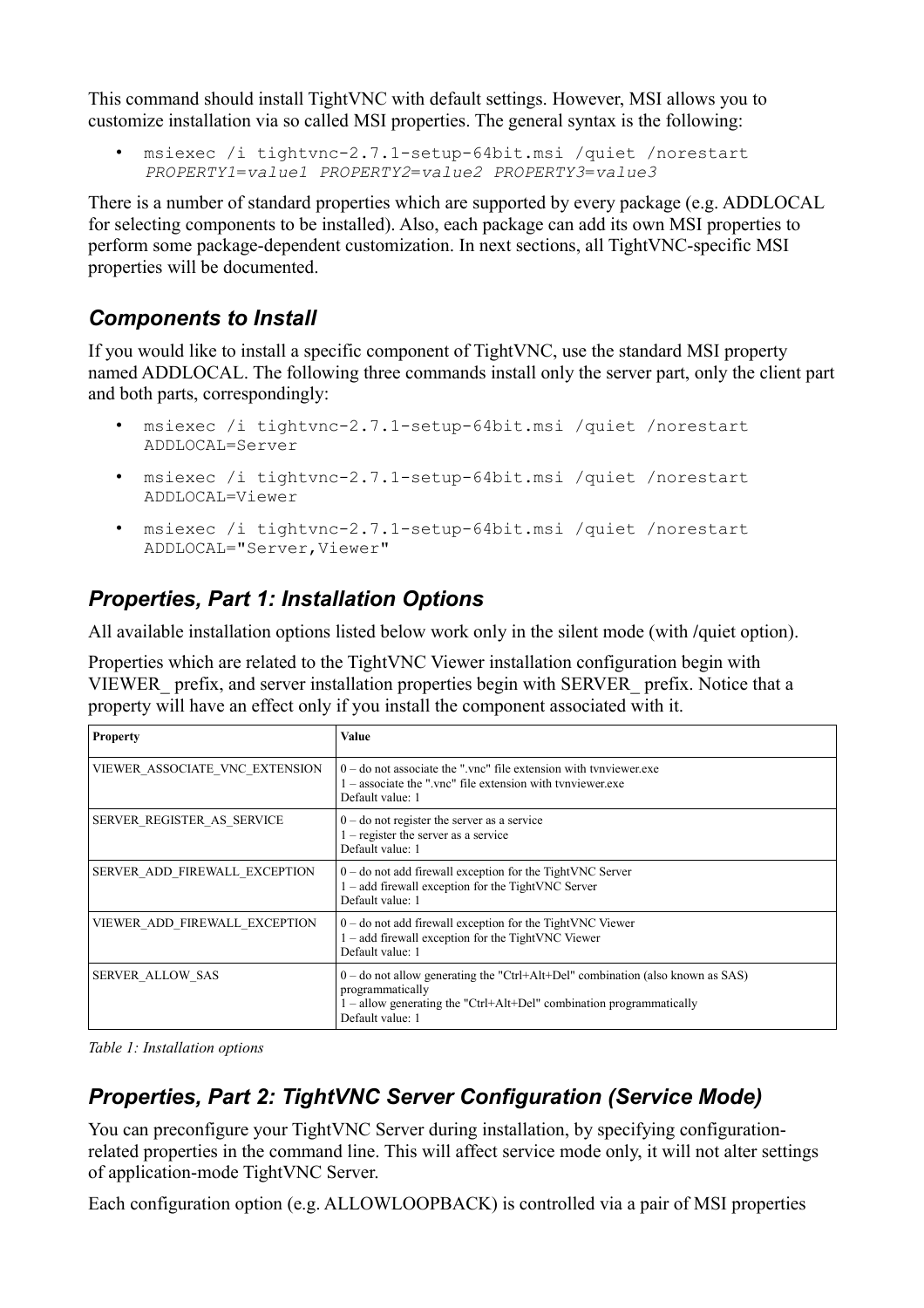with different prefixes (SET\_ALLOWLOOPBACK and VALUE\_OF\_ALLOWLOOPBACK in this example).

SET \* properties control if the respective option should be modified. They accept the following values:

- 1 set the configuration option (you should provide the corresponding VALUE OF  $*$ property);
- $\bullet$  0 do not change the option;
- $\cdot$  -1 remove the option from the server configuration (this should result in resetting the option to its default value).

VALUE OF  $*$  properties provide actual values for the configuration options, but they take effect only if the corresponding SET  $*$  properties have been set to 1. Thus, to set each individual configuration option *XXX*, you must specify both SET\_*XXX* and VALUE\_OF\_*XXX* properties. For example, to disable incoming connections in your newly installed server, you should install TightVNC with a command like this:

• msiexec.exe /i tightvnc-2.7.1-setup-64bit.msi /quiet /norestart SET ACCEPTRFBCONNECTIONS=1 VALUE OF ACCEPTRFBCONNECTIONS=0

Here is a list of all server options configurable via MSI properties:

| <b>MSI Property Names</b>                                   | <b>Option Value (for VALUE_* Properties)</b>                                                                                                                                                                                                                                                                                                                                                    | <b>Configuration Window</b>                           |  |
|-------------------------------------------------------------|-------------------------------------------------------------------------------------------------------------------------------------------------------------------------------------------------------------------------------------------------------------------------------------------------------------------------------------------------------------------------------------------------|-------------------------------------------------------|--|
| SET ACCEPTHTTPCONNECTIONS<br>VALUE_OF_ACCEPTHTTPCONNECTIONS | Enables Java Viewer (on HTTP connections)<br>$0 -$ do not serve Java Viewer to Web clients<br>1 – serve Java Viewer to Web clients<br>Default value: 1                                                                                                                                                                                                                                          | Server/Web Access                                     |  |
| SET ACCEPTRFBCONNECTIONS<br>VALUE OF ACCEPTRFBCONNECTIONS   | $0 -$ do not accept incoming connections<br>$1 -$ accept incoming connections<br>Default value: 1                                                                                                                                                                                                                                                                                               | Server/Incoming Viewer<br>Connections                 |  |
| SET_ALLOWLOOPBACK<br>VALUE OF ALLOWLOOPBACK                 | $0 -$ do not allow loopback connections<br>$1$ – allow loopback connections<br>Default value: 0                                                                                                                                                                                                                                                                                                 | Access Control/Loopback<br>connections                |  |
| SET ALWAYSSHARED<br>VALUE OF ALWAYSSHARED                   | Defines server behaviors on a new connection<br>$0$ – allow non-shared connections<br>$1 -$ always treat new connections as shared<br>Default value: 0<br>If both ALWAYSHARED and NEVERSHARED are false<br>then the type of connection is determined by client<br>settings<br>Note: this option is described further in the section<br>"Properties, Part 3: Server behavior on new connections" | Administration/Session<br>Sharing                     |  |
| SET BLOCKLOCALINPUT<br>VALUE_OF_BLOCKLOCALINPUT             | $0$ – allow local input during client sessions<br>$1 - block$ local input during client sessions<br>Default value: 0                                                                                                                                                                                                                                                                            | Server/Web Access                                     |  |
| SET_BLOCKREMOTEINPUT<br>VALUE_OF_BLOCKREMOTEINPUT           | $0$ – allow remote input events<br>$1 - block$ remote input events<br>Default value: 0                                                                                                                                                                                                                                                                                                          | Server/Input Handling                                 |  |
| SET DISCONNECTACTION<br>VALUE_OF_DISCONNECTACTION           | Defines an action that will be performed when last client<br>disconnects:<br>$0 -$ do nothing<br>$1 - \text{lock desktop}$<br>$2 - log of$ current user<br>Default value: 0                                                                                                                                                                                                                     | Administration/When Last<br><b>Client Disconnects</b> |  |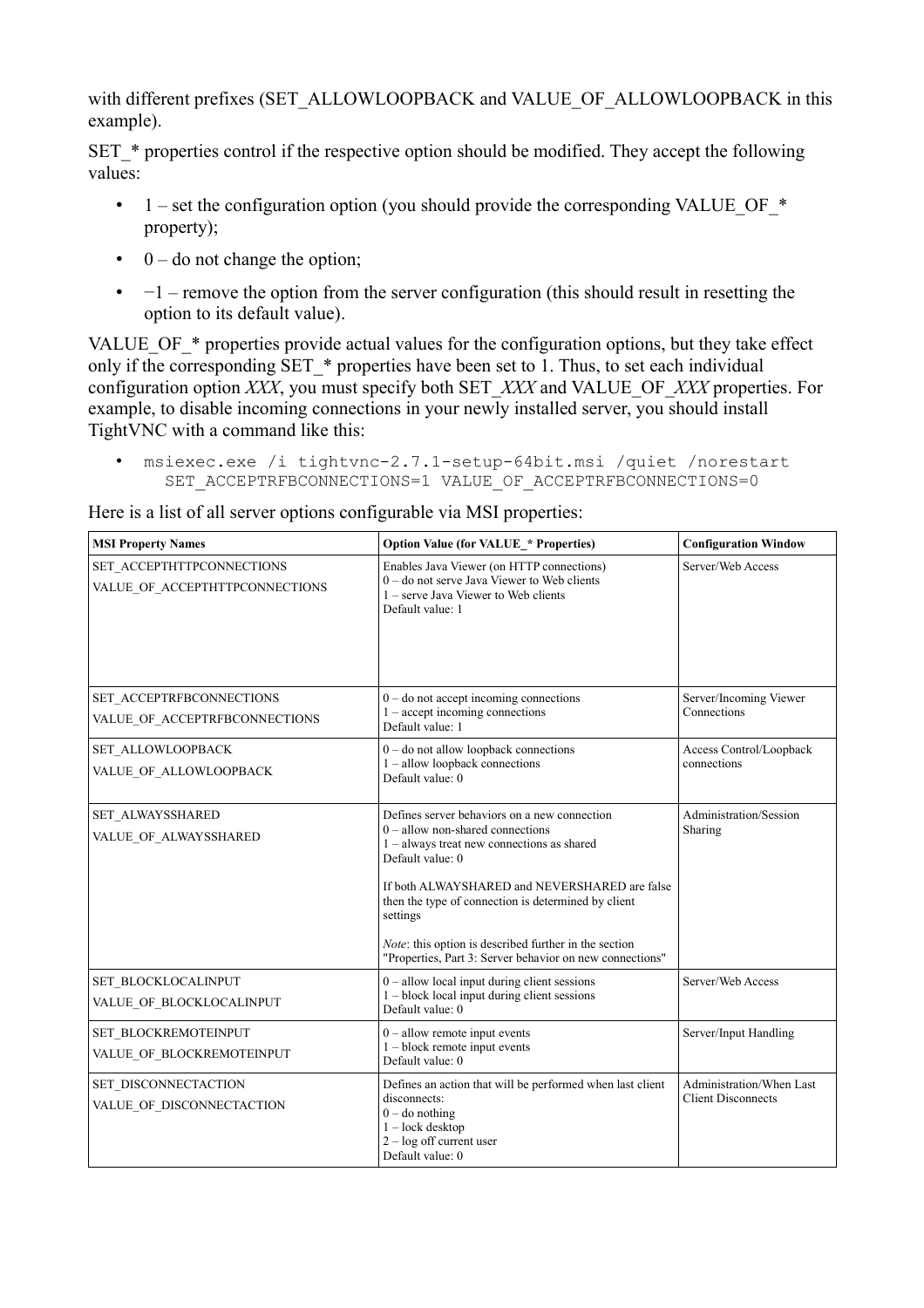| <b>MSI Property Names</b>                                           | <b>Option Value (for VALUE * Properties)</b>                                                                                                                                                                                                                                                           | <b>Configuration Window</b>            |
|---------------------------------------------------------------------|--------------------------------------------------------------------------------------------------------------------------------------------------------------------------------------------------------------------------------------------------------------------------------------------------------|----------------------------------------|
| SET_DISCONNECTCLIENTS<br>VALUE_OF_DISCONNECTCLIENTS                 | Defines server behaviors on a new connection<br>$0$ – disconnect existing clients on new non-shared<br>connection<br>$1 - block$ new non-shared connection if someone is<br>already connected<br>Default value: 1                                                                                      | Administration/Session<br>Sharing      |
|                                                                     | DISCONNECTCLIENTS does not work if<br>ALWAYSSHARED is set to 1                                                                                                                                                                                                                                         |                                        |
|                                                                     | <i>Note:</i> this option is described further in this section<br>"Properties, Part 3: Server behavior on new connections"                                                                                                                                                                              |                                        |
| <b>SET EXTRAPORTS</b><br>VALUE OF EXTRAPORTS                        | Mapping of additional listening TCP ports to selected<br>screen area<br>Type: string in format<br>"PORT:WIDTHxHEIGHT+LEFT+TOP"<br>For example:<br>"5901:1280x1024+0+0,5902:1280x1080+1280+0"<br>Default value: ""                                                                                      | Extra ports/Extra ports                |
| SET_GRABTRANSPARENTWINDOWS<br>VALUE_OF_GRABTRANSPARENTWINDOWS       | $0$ – do not grab transparent windows<br>$1 -$ grab transparent windows<br>Default value: 0                                                                                                                                                                                                            | Server/Update Handling                 |
| SET_HTTPPORT<br>VALUE_OF_HTTPPORT                                   | Web access port<br>Type: DWORD<br>Default value: 5800                                                                                                                                                                                                                                                  | Server/Web Access                      |
| SET IPACCESSCONTROL<br>VALUE_OF_IPACCESSCONTROL                     | Set rules for IP ranges<br>Type: string in format " $IP1$ - $IP2$ : {0 1 2}", where:<br>$0$ – allow connections<br>$1$ – deny connections<br>$2$ – set query action<br>Multiple rules should be separated with commas.<br>For example:<br>" $0.0.0.0255.255.255.255:2"$ – set the query action for all | <b>Access Control/Rules</b>            |
|                                                                     | incoming connections.<br>Default value: ""                                                                                                                                                                                                                                                             |                                        |
| SET LOCALINPUTPRIORITY<br>VALUE OF LOCALINPUTPRIORITY               | $0$ – allow remote input on local activity<br>1 – block remote input on local activity<br>Default value: 0                                                                                                                                                                                             | Server/Input Handling                  |
| SET LOCALINPUTPRIORITYTIMEOUT<br>VALUE_OF_LOCALINPUTPRIORITYTIMEOUT | Allows to change inactivity time (in seconds) belonged<br>with the option "Block remote input on local activity"<br>Type: DWORD<br>Default value: 3                                                                                                                                                    | Server/Input Handling                  |
| <b>SET_LOGLEVEL</b><br>VALUE OF LOGLEVEL                            | Log verbosity level<br>Value range: $0-9$ ( $0-$ disable logging)<br>Default value: 0                                                                                                                                                                                                                  | Administration/Logging                 |
| SET_LOOPBACKONLY<br>VALUE OF LOOPBACKONLY                           | $0 -$ allow<br>1 - allow only loopback connections<br>Default value: 0                                                                                                                                                                                                                                 | Access Control/Loopback<br>Connections |
| SET NEVERSHARED<br>VALUE_OF_NEVERSHARED                             | Defines server behaviors on a new connection<br>$0$ – allow shared connections<br>$1$ – never treat new connection as shared<br>Default value: 0                                                                                                                                                       | Administration/Session<br>Sharing      |
|                                                                     | If both ALWAYSHARED and NEVERSHARED are false<br>then the type of connection is determined by the client's<br>setting                                                                                                                                                                                  |                                        |
|                                                                     | <i>Note:</i> this option is described further in this section<br>"Properties, Part 3: Server behavior on new connections"                                                                                                                                                                              |                                        |
| SET POLLINGINTERVAL<br>VALUE OF POLLINGINTERVAL                     | Screen polling cycle time (in milliseconds)<br>Type: DWORD<br>Default value: 1000                                                                                                                                                                                                                      | Server/Update Handling                 |
| SET QUERYACCEPTONTIMEOUT<br>VALUE OF QUERYACCEPTONTIMEOUT           | The setting is effective only for IP-addresses with access<br>rule action "Query local user":<br>$0$ – reject connection on timeout<br>$1 -$ accept connection on timeout<br>Default value: 0                                                                                                          | Access Control/Query<br>Settings       |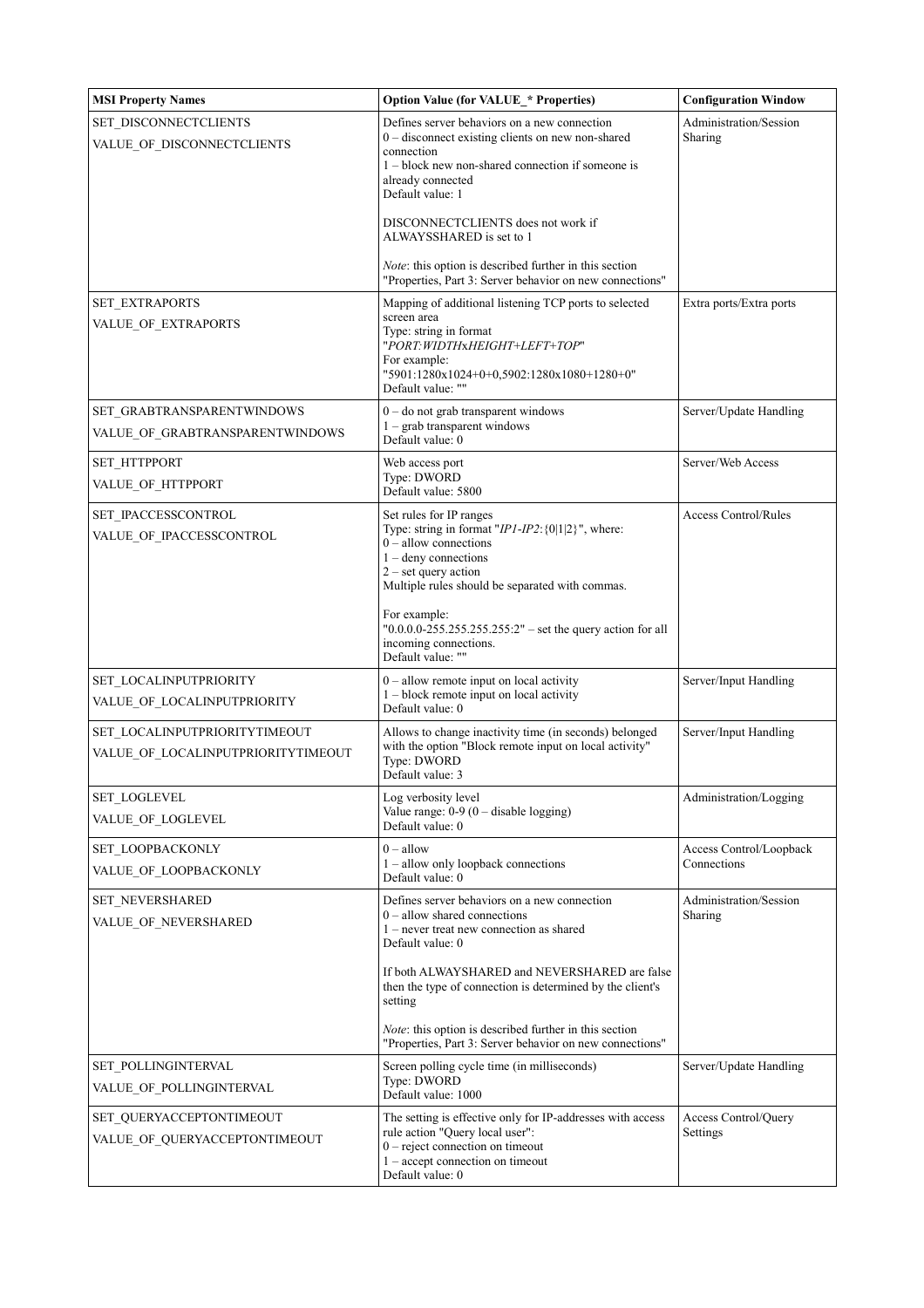| <b>MSI Property Names</b>                                               | <b>Option Value (for VALUE * Properties)</b>                                                                                                                          | <b>Configuration Window</b>           |
|-------------------------------------------------------------------------|-----------------------------------------------------------------------------------------------------------------------------------------------------------------------|---------------------------------------|
| <b>SET QUERYTIMEOUT</b><br>VALUE_OF_QUERYTIMEOUT                        | Query timeout (in seconds)<br>Type: DWORD<br>Default value: 30                                                                                                        | Access Control/Query<br>Settings      |
| SET REMOVEWALLPAPER<br>VALUE_OF_REMOVEWALLPAPER                         | $0$ – show wallpaper<br>$1 -$ hide desktop wallpaper<br>Default value: 1                                                                                              | Server/Miscellaneous                  |
| SET_REPEATCONTROLAUTHENTICATION<br>VALUE_OF_REPEATCONTROLAUTHENTICATION | $0 - a$ sk for administrative password only once (for this<br>control interface)<br>$1 - a$ sk for administrative password for each server<br>operation<br>Default: 0 | Administration/Control<br>Interface   |
| <b>SET_RFBPORT</b><br>VALUE_OF_RFBPORT                                  | Main server port<br>Type: DWORD<br>Default value: 5900                                                                                                                | Server/Incoming Viewer<br>Connections |
| SET RUNCONTROLINTERFACE<br>VALUE_OF_RUNCONTROLINTERFACE                 | $0$ – do not show service icon in the notification area<br>$1 -$ show service icon in the notification area<br>Default value: 1                                       | Server/Miscellaneous                  |
| SET_SAVELOGTOALLUSERSPATH<br>VALUE_OF_SAVELOGTOALLUSERSPATH             | $0$ – make log file private for each user<br>$1 -$ make log file available to all users<br>Default value: 0                                                           | Administration/Logging                |
| SET_USEMIRRORDRIVER<br>VALUE_OF_USEMIRRORDRIVER                         | $0 -$ do not use mirror driver<br>$1 -$ use mirror driver if available<br>Default value: 1                                                                            | Server/Update Handling                |

*Table 2: Server configuration options*

## *Properties, Part 3: Server Behavior on New Connections*

Server behavior and connection types are controlled by ALWAYSHARED, NEVERSHARED and DISCONNECTCLIENTS options and their combinations. The meaningful combinations are shown in the following table.

|  | ALWAYSSHARED   NEVERSHARED   DISCONNECTCLIENTS | <b>Description</b>                                                                  |
|--|------------------------------------------------|-------------------------------------------------------------------------------------|
|  |                                                | Block new non-shared connection if someone is already connected                     |
|  |                                                | Disconnect existing clients on new non-shared connection                            |
|  |                                                | Never treat connections as shared, disable new clients if there is one<br>already   |
|  |                                                | Never treat connections as shared, disconnect existing client on new<br>connections |
|  | $0, 1$ (not significant)                       | Always treat connection as shared, add new clients and keep old<br>connections      |

*Table 3: Server session sharing options*

In the first two examples the resulting connection type is determined by the client setting (the check box "Request shared session" in the "Connection options" window). In the remaining cases that client setting is ignored.

## *Properties, Part 4: Password Protection (Service Mode)*

The server settings in the table 2 work in any installation mode, but there are some server options concerned with password settings which are effective only during silent installation.

To protect your TightVNC Server, you can set passwords for control interface and VNC client authentication. Settings responsible for enabling authentication are USECONTROLAUTHENTICATION and USEVNCAUTHENTICATION.

If USECONTROLAUTHENTICATION option is set to 1, the server will require the authentication for most of control operations. The USEVNCAUTHENTICATION option is responsible for requiring VNC authentication of incoming connections, which can have view-only or full-control access type. You can set passwords for both of them.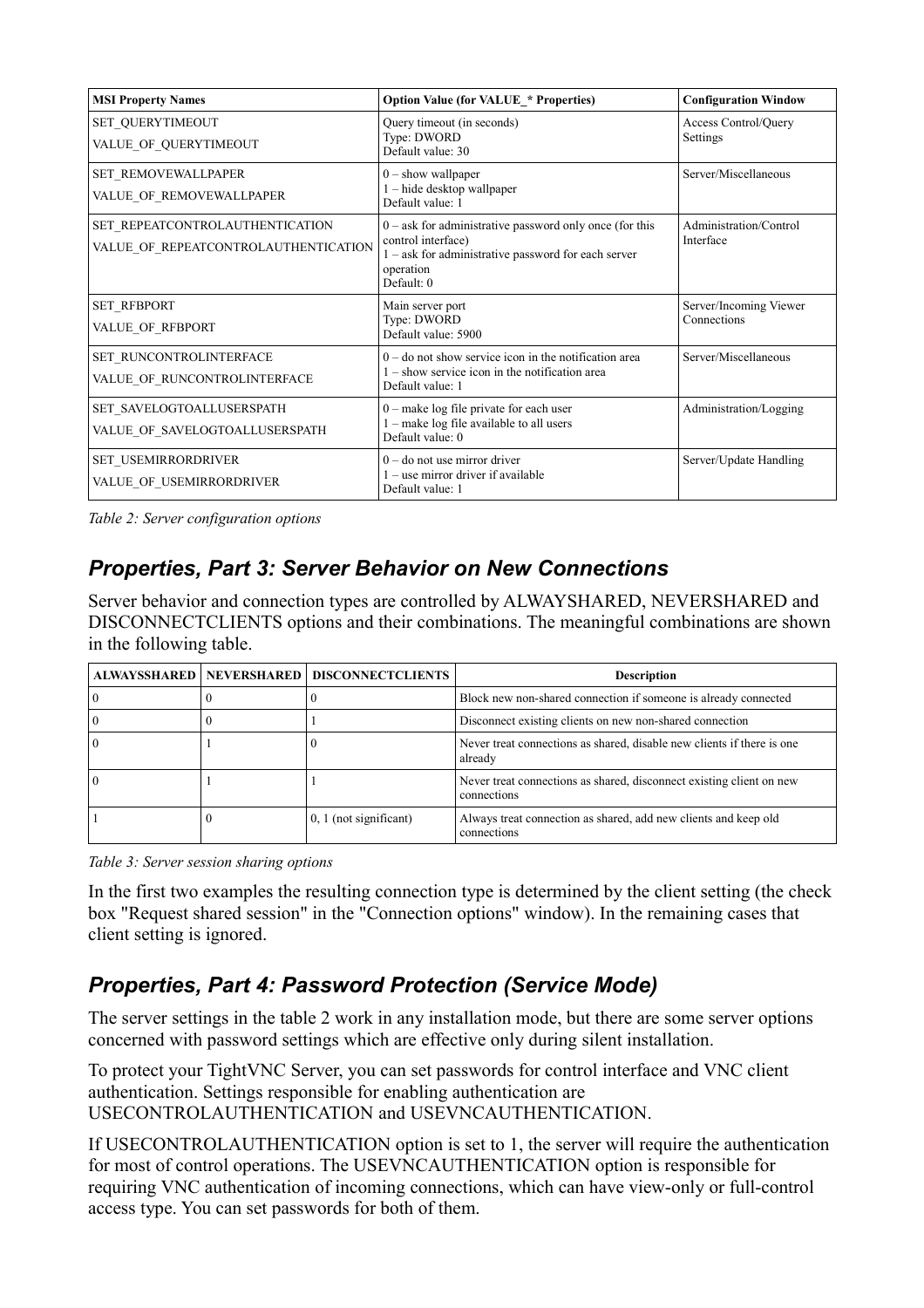To add a password, first you need to set "use corresponding authentication" property to 1 and then add necessary passwords. All available password options are presented in the table 4. Do not forget to use SET\_/VALUE\_OF\_pair.

| <b>MSI Property Names</b>                                         | <b>Option Value (for VALUE * Properties)</b>                                                                                                                          | <b>Configuration Window</b>                                  |
|-------------------------------------------------------------------|-----------------------------------------------------------------------------------------------------------------------------------------------------------------------|--------------------------------------------------------------|
| SET_USECONTROLAUTHENTICATION<br>VALUE_OF_USECONTROLAUTHENTICATION | $0$ – do not protect control operations with an administrative<br>password<br>$1$ – protect control operations with an administrative<br>password<br>Default value: 0 | Administration/Control<br>Interface                          |
| SET USEVNCAUTHENTICATION<br>VALUE_OF_USEVNCAUTHENTICATION         | $0$ – do not require VNC authentication on establishing<br>connection<br>$1 -$ require VNC authentication on establishing connection<br>Default value: 1              | Server/Incoming Viewer<br>Connections                        |
| SET CONTROLPASSWORD<br>VALUE_OF_CONTROLPASSWORD                   | Password required to run the server control interface<br>Type: string<br>Default value: ""<br>Requires USECONTROLAUTHENTICATION to be set to 1                        | [Administration/Control<br>Interface]Password                |
| <b>SET PASSWORD</b><br>VALUE OF PASSWORD                          | Password used as primary for incoming connections<br>Type: string<br>Default value: ""<br>Requires USEVNCAUTHENTICATION to be set to 1                                | [Server/Incoming Viewer]<br>Connections]Primary<br>password  |
| SET VIEWONLYPASSWORD<br>VALUE_OF_VIEWONLYPASSWORD                 | Password used as "view-only" for incoming connections<br>Type: string<br>Default value: ""<br>Requires USEVNCAUTHENTICATION to be set to 1                            | [Server/Incoming Viewer]<br>Connection]View-only<br>password |

#### *Table 4: Password protection options*

The specific examples of setting passwords are considered in the next section.

#### *Sample Command Line to Preset All Passwords*

Here we explore specific examples of setting passwords with MSI properties.

To set a main password for VNC authentication, you should use following commands:

SET\_USEVNCAUTHENTICATION=1 VALUE OF USEVNCAUTHENTICATION=1 SET\_PASSWORD=1 VALUE\_OF\_PASSWORD=*PASS*

Also, you can set view-only password:

• SET VIEWONLYPASSWORD=1 VALUE\_OF\_VIEWONLYPASSWORD=*VIEWPASS*

And if you would like to configure the administrative password (protect the user interface of the TightVNC Server), set the following values as well:

SET USECONTROLAUTHENTICATION=1 VALUE OF USECONTROLAUTHENTICATION=1 SET\_CONTROLPASSWORD=1 VALUE\_OF\_CONTROLPASSWORD=*ADMNPASS*

Finally, lets set all the passwords in one command line:

• msiexec.exe /i tightvnc-2.7.1-setup-64bit.msi /quiet /norestart SET\_USEVNCAUTHENTICATION=1 VALUE OF USEVNCAUTHENTICATION=1 SET\_PASSWORD=1 VALUE\_OF\_PASSWORD=*mainpass* SET\_VIEWONLYPASSWORD=1 VALUE\_OF\_VIEWONLYPASSWORD=*viewpass* SET\_USECONTROLAUTHENTICATION=1